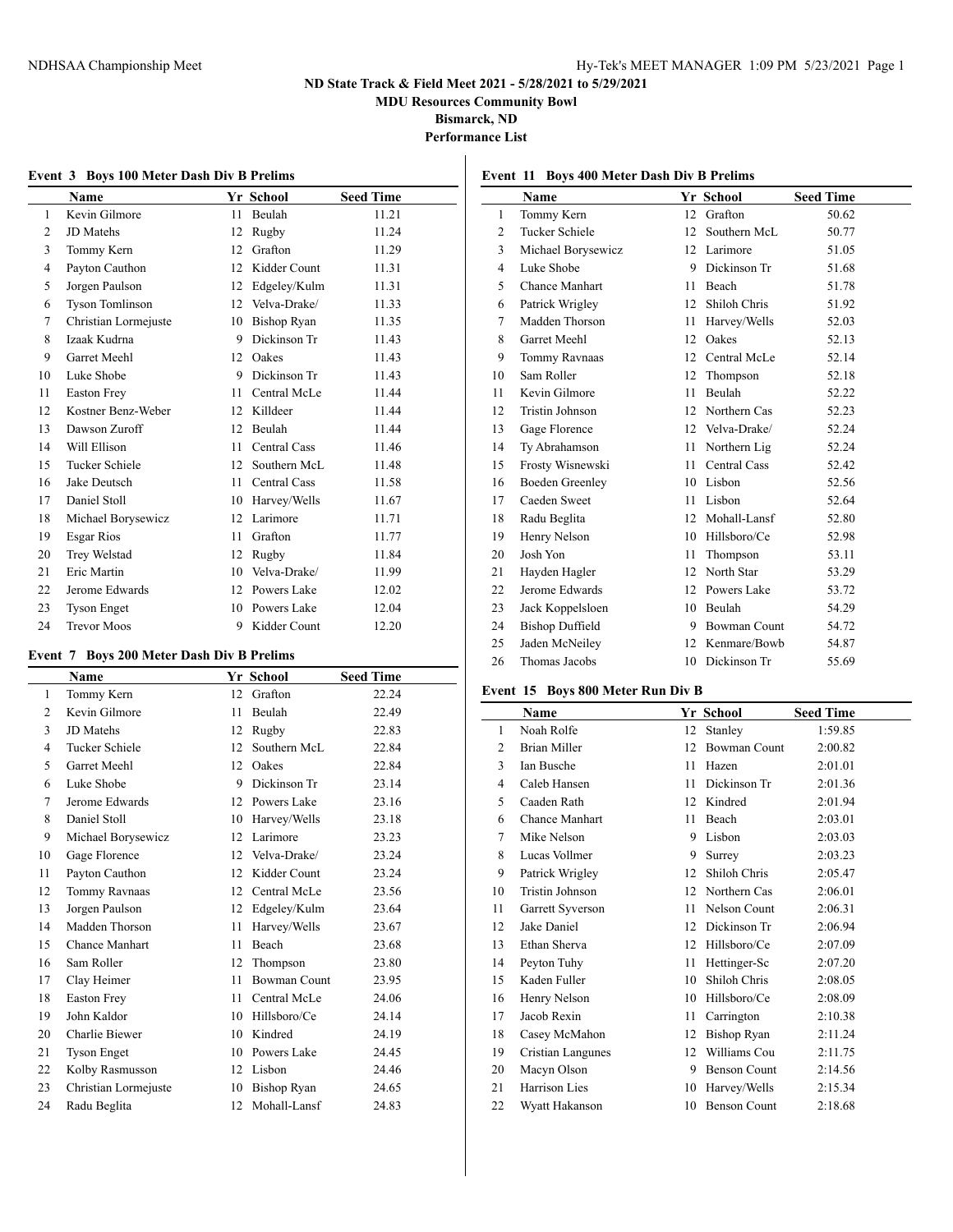**MDU Resources Community Bowl**

**Bismarck, ND**

## **Performance List**

 $\overline{a}$ 

| <b>Boys 1600 Meter Run Div B</b><br>Event 19 |                      |    |                     |                  |
|----------------------------------------------|----------------------|----|---------------------|------------------|
|                                              | Name                 |    | Yr School           | <b>Seed Time</b> |
| 1                                            | Noah Rolfe           | 12 | Stanley             | 4:25.94          |
| 2                                            | Caleb Hansen         | 11 | Dickinson Tr        | 4:30.66          |
| 3                                            | <b>Brian Miller</b>  | 12 | <b>Bowman Count</b> | 4:32.57          |
| 4                                            | <b>Ian Busche</b>    | 11 | Hazen               | 4:33.60          |
| 5                                            | Patrick Wrigley      | 12 | Shiloh Chris        | 4:37.67          |
| 6                                            | Caaden Rath          | 12 | Kindred             | 4:38.57          |
| 7                                            | Jake Daniel          | 12 | Dickinson Tr        | 4:45.32          |
| 8                                            | Lane McCleary        | 12 | Enderlin/Map        | 4:45.79          |
| 9                                            | Ethan Schaffer       | 11 | Kindred             | 4:46.77          |
| 10                                           | Kaden Fuller         | 10 | Shiloh Chris        | 4:49.85          |
| 11                                           | Colt Spotted Bear    | 10 | New Town            | 4:50.92          |
| 12                                           | Ethan Sherva         | 12 | Hillsboro/Ce        | 4:53.41          |
| 13                                           | Christian Brist      | 9  | Hillsboro/Ce        | 4:56.05          |
| 14                                           | Luke Mager           | 12 | Thompson            | 4:56.30          |
| 15                                           | Casey McMahon        | 12 | <b>Bishop Ryan</b>  | 4:56.70          |
| 16                                           | <b>Austin Dibble</b> | 10 | Rugby               | 4:59.75          |
| 17                                           | Jacob Seaburg        | 11 | Carrington          | 5:10.92          |
| 18                                           | Wyatt Hakanson       | 10 | <b>Benson Count</b> | 5:18.88          |
| 19                                           | Dylan Weinand        | 11 | Glenburn            | 5:21.23          |

#### **Event 23 Boys 3200 Meter Run Div B**

|                | Name                  |    | Yr School           | <b>Seed Time</b> |
|----------------|-----------------------|----|---------------------|------------------|
| 1              | Caleb Hansen          | 11 | Dickinson Tr        | 9:52.86          |
| $\overline{2}$ | Noah Rolfe            | 12 | Stanley             | 9:55.85          |
| 3              | Caaden Rath           | 12 | Kindred             | 10:09.10         |
| $\overline{4}$ | <b>Austin Wanner</b>  | 10 | <b>Bowman Count</b> | 10:09.97         |
| 5              | Owen Duttenhefner     | 11 | Killdeer            | 10:12.15         |
| 6              | Jace Andersen         | 11 | Killdeer            | 10:14.75         |
| 7              | <b>Brian Miller</b>   | 12 | <b>Bowman Count</b> | 10:14.86         |
| 8              | Ethan Schaffer        | 11 | Kindred             | 10:14.87         |
| 9              | Ian Busche            | 11 | Hazen               | 10:15.42         |
| 10             | Colt Spotted Bear     | 10 | New Town            | 10:19.74         |
| 11             | Patrick Wrigley       | 12 | Shiloh Chris        | 10:20.24         |
| 12             | Caleb Sarsland        | 10 | <b>Bowman Count</b> | 10:24.00         |
| 13             | Lane McCleary         | 12 | Enderlin/Map        | 10:41.02         |
| 14             | Theo Thurber          | 10 | Ellendale           | 10:42.37         |
| 15             | Tanner Lundwall       | 11 | May-Port CG         | 10:42.87         |
| 16             | Christian Brist       | 9  | Hillsboro/Ce        | 10:51.24         |
| 17             | Luke Mager            | 12 | Thompson            | 10:52.88         |
| 18             | Austin Dibble         | 10 | Rugby               | 10:55.04         |
| 19             | <b>Tristan Dobson</b> | 10 | South Prairi        | 10:56.68         |
| 20             | Cristian Langunes     | 12 | Williams Cou        | 10:57.92         |
| 21             | Kaden Fuller          | 10 | Shiloh Chris        | 11:18.66         |
| 22             | Ty Mehlhoff           | 9  | Southern McL        | 11:23.75         |
| 23             | Justin Hudson         | 9  | Northern Lig        | 11:29.91         |
| 24             | Holter Bridwell       | 10 | Linton/HMB          | 11:30.24         |
| 25             | Connor Klein          | 9  | Rugby               | 11:54.36         |

## **Event 28 Boys 110 Meter Hurdles Div B Prelims**

| <b>Name</b>     | <b>Yr School</b> | <b>Seed Time</b> |
|-----------------|------------------|------------------|
| JD Matehs       | 12 Rugby         | 15.28            |
| 2 Trey Heinrich | 10 Kindred       | 15.34            |

| 3  | Madden Thorson   | 11 | Harvey/Wells        | 15.69 |
|----|------------------|----|---------------------|-------|
| 4  | Hunter Allmaras  | 12 | Northern Cas        | 15.76 |
| 5  | Mitchell Coleman | 12 | Hatton-North        | 15.94 |
| 6  | Eli Heinrich     | 12 | Kindred             | 16.08 |
| 7  | Carson Massey    | 11 | <b>Bowman Count</b> | 16.20 |
| 8  | Eli Barbot       | 12 | Beulah              | 16.23 |
| 9  | Gage Yellowbird  | 12 | South Prairi        | 16.64 |
| 10 | Adam Schepp      |    | 12 Velva-Drake/     | 16.73 |
| 11 | Tate Grossman    | 10 | Harvey/Wells        | 17.20 |
| 12 | Caleb Klabunde   | 11 | Kindred             | 17.23 |
| 13 | Ty Giroux        | 11 | Standing Roc        | 17.56 |
| 14 | John Marshall    | 10 | Southern McL        | 17.63 |
| 15 | Ryan Juve        | 11 | Thompson            | 17.80 |
| 16 | Robert Bartz     | 11 | Richardton-T        | 17.88 |
| 17 | Zack White       | 11 | Divide Count        | 17.92 |
| 18 | Luke Dryburgh    | 12 | Hillsboro/Ce        | 18.74 |
| 19 | Matt Bosch       |    | 12 Des-Lacs Bur     | 19.10 |
| 20 | Kayne Rhoads     | 8  | Central McLe        | 20.61 |
|    |                  |    |                     |       |

### **Event 31 Boys 300 Meter Hurdles Div B Prelims**

|    | Name             |    | Yr School           | <b>Seed Time</b> |
|----|------------------|----|---------------------|------------------|
| 1  | Madden Thorson   | 11 | Harvey/Wells        | 40.05            |
| 2  | <b>JD</b> Matehs | 12 | Rugby               | 40.42            |
| 3  | Sam Roller       | 12 | Thompson            | 40.83            |
| 4  | Eli Barbot       | 12 | Beulah              | 41.20            |
| 5  | Eli Heinrich     | 12 | Kindred             | 41.68            |
| 6  | Trey Heinrich    | 10 | Kindred             | 41.97            |
| 7  | Carson Massey    | 11 | <b>Bowman Count</b> | 42.08            |
| 8  | Garrett Syverson | 11 | Nelson Count        | 42.42            |
| 9  | Caeden Sweet     | 11 | Lisbon              | 42.43            |
| 10 | John Marshall    | 10 | Southern McL        | 43.50            |
| 11 | Robert Bartz     | 11 | Richardton-T        | 43.62            |
| 12 | Mitchell Coleman | 12 | Hatton-North        | 43.74            |
| 13 | Chris Jenner     | 11 | Surrey              | 43.76            |
| 14 | Andrew Mehlhoff  | 12 | Southern McL        | 43.86            |
| 15 | Tallen Thorson   | 8  | Harvey/Wells        | 44.29            |
| 16 | Ty Giroux        | 11 | Standing Roc        | 44.42            |
| 17 | Dylan Hawkins    | 10 | South Prairi        | 44.46            |
| 18 | Luke Dryburgh    | 12 | Hillsboro/Ce        | 44.51            |
| 19 | Gage Yellowbird  | 12 | South Prairi        | 44.78            |

#### **Event 35 Boys 4x100 Meter Relay Div B Prelims**

|    | <b>Team</b>         | Relay | <b>Seed Time</b> |
|----|---------------------|-------|------------------|
| 1  | Central Cass        | А     | 44.97            |
| 2  | Rugby               | А     | 44.97            |
| 3  | Velva-Drake/        | А     | 45.06            |
| 4  | Grafton             | А     | 45.21            |
| 5  | <b>Bowman Count</b> | А     | 45.27            |
| 6  | Kindred             | А     | 45.32            |
| 7  | Kidder Count        | А     | 45.40            |
| 8  | Northern Cas        | А     | 45.53            |
| 9  | Griggs Midko        | А     | 45.53            |
| 10 | Beulah              | А     | 45.62            |
| 11 | Lisbon              | А     | 45.70            |
| 12 | Thompson            | А     | 45.70            |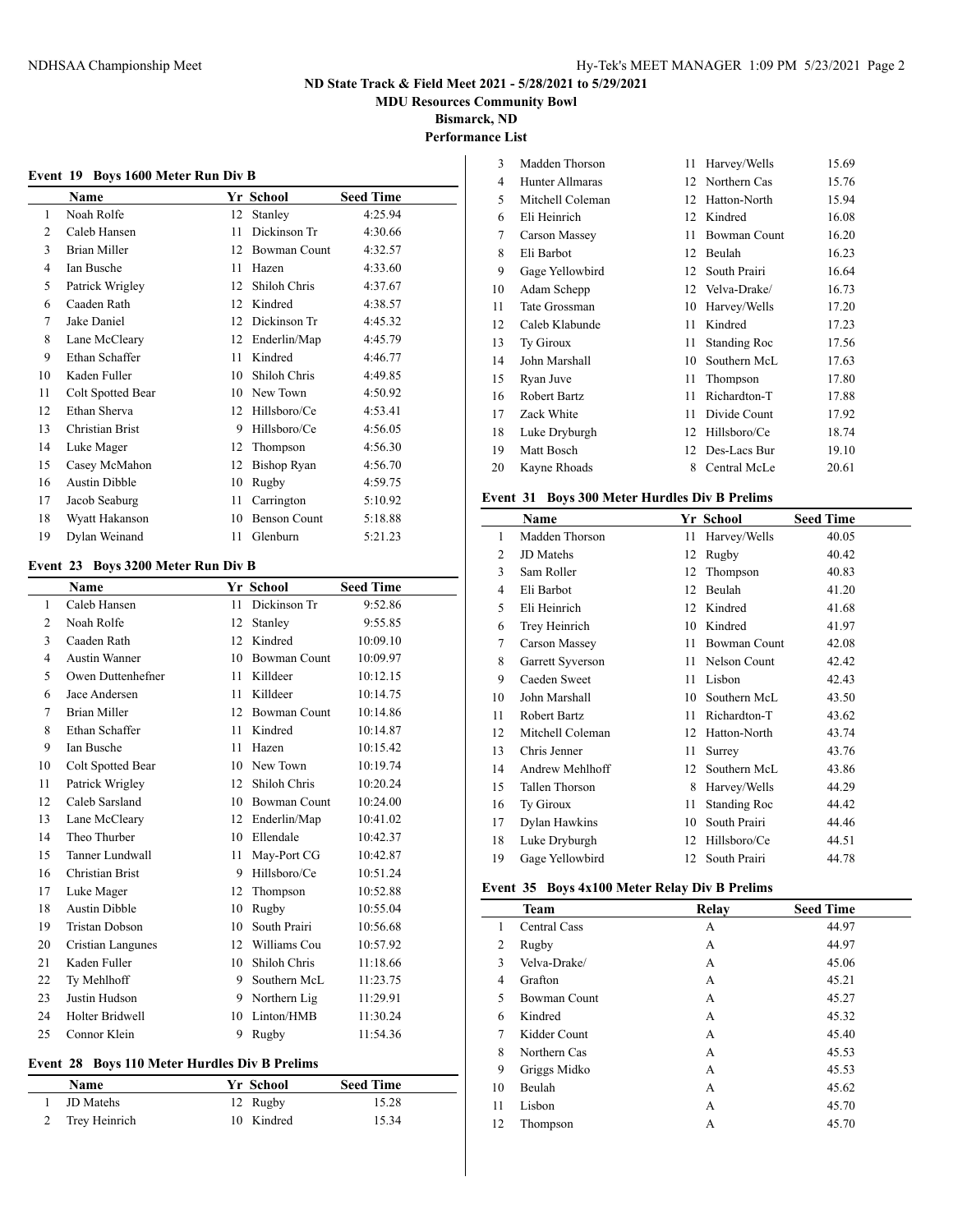**MDU Resources Community Bowl**

**Bismarck, ND**

## **Performance List**

#### **Event 35 ...(Boys 4x100 Meter Relay Div B Prelims)**

|    | <b>Team</b>  | Relay | <b>Seed Time</b> |  |
|----|--------------|-------|------------------|--|
| 13 | May-Port CG  | А     | 45.84            |  |
| 14 | Harvey/Wells | А     | 45.84            |  |
| 15 | Central McLe | А     | 45.94            |  |
| 16 | Hillsboro/Ce | А     | 46.21            |  |
| 17 | Dickinson Tr | А     | 46.39            |  |
| 18 | Hazen        | А     | 46.46            |  |
| 19 | Surrey       | А     | 47.23            |  |
| 20 | Glenburn     | А     | 47.33            |  |
| 21 | Nedrose      | А     | 47.46            |  |
| 22 | Stanley      | А     | 47.89            |  |
| 23 | Standing Roc | А     | 48.91            |  |
|    |              |       |                  |  |

#### **Event 39 Boys 4x200 Meter Relay Div B Prelims**

|                | <b>Team</b>         | Relay | <b>Seed Time</b> |
|----------------|---------------------|-------|------------------|
| 1              | Northern Cas        | A     | 1:33.40          |
| $\overline{c}$ | Rugby               | A     | 1:33.57          |
| 3              | Grafton             | A     | 1:33.72          |
| 4              | Velva-Drake/        | A     | 1:33.79          |
| 5              | Thompson            | A     | 1:34.00          |
| 6              | Beulah              | A     | 1:34.02          |
| 7              | Harvey/Wells        | A     | 1:34.54          |
| 8              | <b>Bowman Count</b> | A     | 1:34.82          |
| 9              | Hazen               | A     | 1:34.87          |
| 10             | <b>Central Cass</b> | A     | 1:35.02          |
| 11             | Kindred             | A     | 1:35.24          |
| 12             | Southern McL        | A     | 1:35.40          |
| 13             | Griggs Midko        | A     | 1:35.44          |
| 14             | Lisbon              | A     | 1:35.50          |
| 15             | May-Port CG         | A     | 1:36.40          |
| 16             | Glenburn            | A     | 1:37.10          |
| 17             | Surrey              | A     | 1:37.31          |
| 18             | Richardton-T        | A     | 1:37.47          |
| 19             | New Salem-Al        | A     | 1:37.75          |
| 20             | Nedrose             | A     | 1:38.14          |
| 21             | Des-Lacs Bur        | A     | 1:38.22          |
| 22             | Linton/HMB          | А     | 1:41.57          |

#### **Event 43 Boys 4x400 Meter Relay Div B**

|                | Team                | Relay | <b>Seed Time</b> |
|----------------|---------------------|-------|------------------|
| 1              | Thompson            | А     | 3:31.58          |
| $\overline{2}$ | Beulah              | A     | 3:33.27          |
| 3              | Kindred             | А     | 3:33.80          |
| $\overline{4}$ | Lisbon              | A     | 3:33.98          |
| 5              | Hillsboro/Ce        | А     | 3:34.72          |
| 6              | <b>Bowman Count</b> | A     | 3:36.12          |
| 7              | Griggs Midko        | А     | 3:37.04          |
| 8              | Central Cass        | A     | 3:38.04          |
| 9              | Dickinson Tr        | А     | 3:38.35          |
| 10             | Grafton             | A     | 3:38.51          |
| 11             | Stanley             | А     | 3:38.59          |
| 12             | Surrey              | A     | 3:38.96          |
| 13             | Southern McL        | А     | 3:39.86          |
| 14             | Hazen               | А     | 3:40.10          |

| 15 | <b>Bishop Ryan</b> | А | 3:43.74 |
|----|--------------------|---|---------|
| 16 | Shiloh Chris       | А | 3:45.86 |
| 17 | Rugby              | А | 3:46.77 |
| 18 | Harvey/Wells       | А | 3:48.58 |
| 19 | North Star         | А | 3:48.60 |

## **Event 47 Boys 4x800 Meter Relay Div B**

| <b>Team</b>         | Relay | <b>Seed Time</b> |
|---------------------|-------|------------------|
| Lisbon              | А     | 8:24.32          |
| Dickinson Tr        | A     | 8:28.03          |
| Hillsboro/Ce        | A     | 8:29.97          |
| <b>Bowman Count</b> | A     | 8:32.25          |
| Kindred             | A     | 8:33.53          |
| Stanley             | A     | 8:35.71          |
| Thompson            | А     | 8:40.67          |
| Grafton             | A     | 8:41.91          |
| Oakes               | A     | 8:53.06          |
| Hazen               | A     | 8:57.78          |
| <b>Central Cass</b> | A     | 8:58.33          |
| <b>Bishop Ryan</b>  | A     | 8:59.47          |
| Killdeer            | А     | 9:00.38          |
| Carrington          | A     | 9:04.65          |
| Central McLe        | A     | 9:07.67          |
| Des-Lacs Bur        | A     | 9:08.81          |
| Rugby               | A     | 9:17.07          |
| <b>Benson Count</b> | A     | 9:25.35          |
| Harvey/Wells        | А     | 9:32.91          |
|                     |       |                  |

# **Event 51 Boys High Jump Div B**

|    | Name                |    | Yr School    | <b>Seed Mark</b> |
|----|---------------------|----|--------------|------------------|
| 1  | Stevan Garza        | 12 | Grafton      | 6-06.00          |
| 2  | Ryan Feland         | 12 | Mohall-Lansf | 6-04.00          |
| 3  | Cole Slaubaugh      | 12 | Rugby        | 6-04.00          |
| 4  | <b>Nate Battest</b> | 12 | Beulah       | 6-04.00          |
| 5  | Alex Erickson       | 11 | Harvey/Wells | $6 - 02.00$      |
| 6  | Dawson Zuroff       | 12 | Beulah       | $6 - 02.00$      |
| 7  | Jake Deutsch        | 11 | Central Cass | $6 - 00.00$      |
| 8  | Micah Longthorne    | 10 | Hillsboro/Ce | $6 - 00.00$      |
| 9  | Logan Prochnow      | 12 | Central Cass | $6 - 00.00$      |
| 10 | Riley Johnson       | 10 | Northern Cas | 5-10.00          |
| 11 | Jackson Rud         | 12 | New Salem-Al | 5-10.00          |
| 12 | Harley Hudson       | 10 | Hillsboro/Ce | 5-10.00          |
| 13 | Jonah Harter        | 12 | Kidder Count | 5-10.00          |
| 14 | Hunter Fletschock   | 12 | Velva-Drake/ | 5-08.00          |
| 15 | Favian Hudson       | 12 | Williams Cou | 5-08.00          |
| 16 | Cordel Sjokvist     | 10 | Mohall-Lansf | 5-08.00          |
| 17 | Ethan Richter       | 9  | Hazen        | 5-06.00          |
| 18 | Avery Harms         | 10 | Shiloh Chris | 5-04.00          |
| 19 | Landen YoungBird    | 11 | Parshall     | 5-04.00          |

#### **Event 55 Boys Long Jump Div B**

| Name             | Yr School       | <b>Seed Mark</b> |
|------------------|-----------------|------------------|
| Trey Welstad     | 12 Rugby        | 22-07.25         |
| 2 Jorgen Paulson | 12 Edgeley/Kulm | 21-10.50         |
| 3 Clay Heimer    | 11 Bowman Count | $21 - 10.50$     |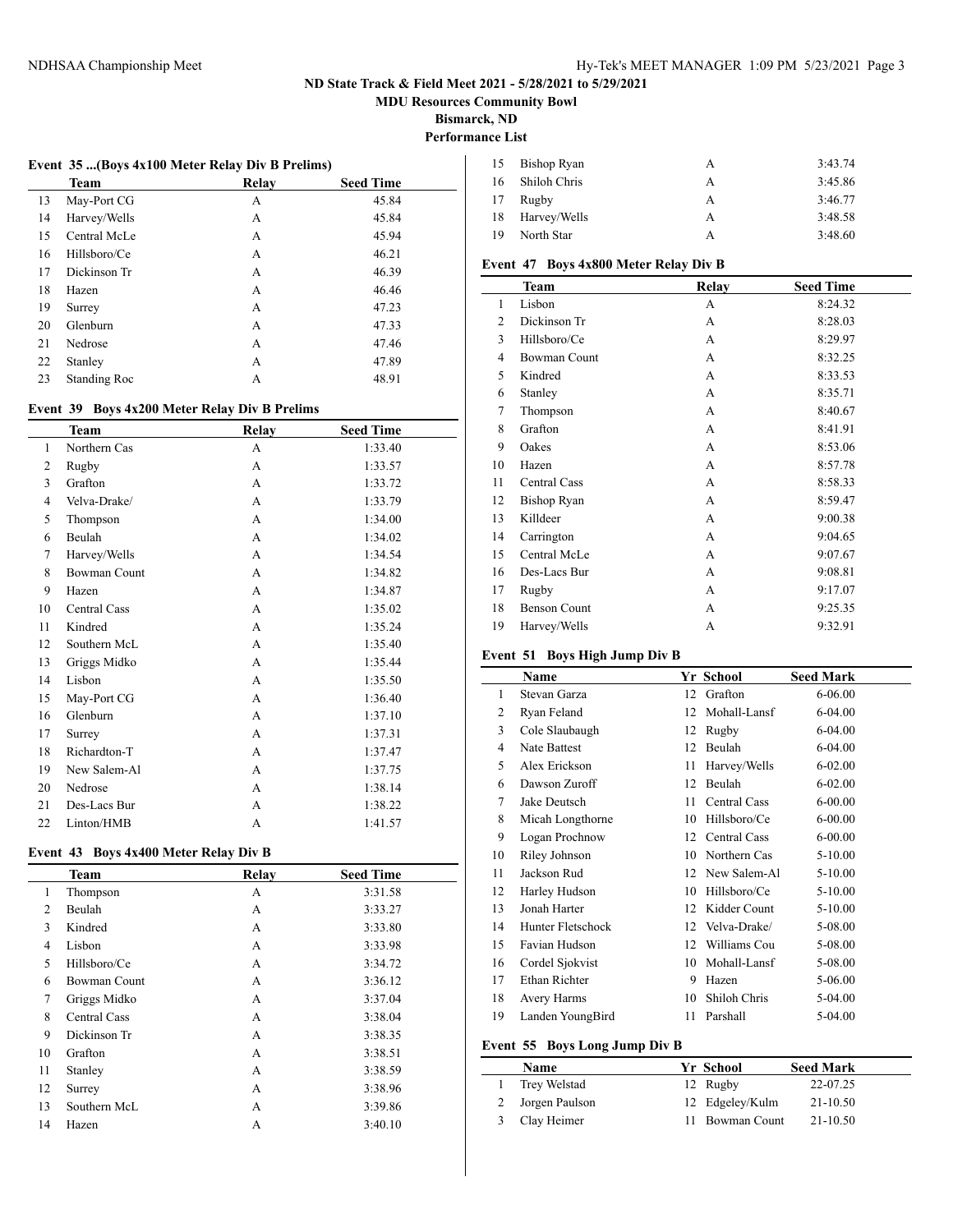**MDU Resources Community Bowl**

**Bismarck, ND**

**Performance List**

|              | Event 55 (Boys Long Jump Div B) |     |                     |                  |  |  |
|--------------|---------------------------------|-----|---------------------|------------------|--|--|
|              | <b>Name</b>                     |     | Yr School           | <b>Seed Mark</b> |  |  |
| 4            | Connor Ottmar                   |     | 12 Grant County     | 21-08.00         |  |  |
| 5            | Tucker Schiele                  |     | 12 Southern McL     | 21-05.00         |  |  |
| 6            | Kevin Gilmore                   | 11. | Beulah              | $21 - 04.00$     |  |  |
| 7            | Alex Muggli                     |     | 12 Oakes            | 21-03.50         |  |  |
| 8            | Evan Richman                    | 11. | Enderlin/Map        | 21-03.50         |  |  |
| 9            | Teigen Marmon                   | 11  | <b>Bowman Count</b> | $21 - 03.00$     |  |  |
| 10           | Caleb Duffield                  |     | 12 Bowman Count     | 21-03.00         |  |  |
| 11           | Alex Erickson                   | 11  | Harvey/Wells        | 20-11.00         |  |  |
| $12^{\circ}$ | Nate Battest                    |     | 12 Beulah           | 20-11.00         |  |  |

| 10 | Caleb Duffield  | 12 | Bowman Count | 21-03.00 |
|----|-----------------|----|--------------|----------|
| 11 | Alex Erickson   | 11 | Harvey/Wells | 20-11.00 |
| 12 | Nate Battest    | 12 | Beulah       | 20-11.00 |
| 13 | Cole Manolovits | 10 | Mott/Regent- | 20-10.00 |
| 14 | Mac Kramer      | 12 | Strasburg    | 20-09.00 |
| 15 | Kaleb Braun     | 11 | Hatton-North | 20-09.00 |
| 16 | Cole Slaubaugh  | 12 | Rugby        | 20-06.25 |
| 17 | Colby Lawrence  | 12 | Stanley      | 20-03.50 |
| 18 | Nick Hansen     | 9  | Sargent Coun | 19-09.50 |
| 19 | Sam Roller      | 12 | Thompson     | 19-06.50 |
| 20 | Dawson Bruner   | 11 | Hazen        | 19-06.50 |
| 21 | Ryan Feland     | 12 | Mohall-Lansf | 19-05.50 |
| 22 | Stevan Garza    | 12 | Grafton      | 19-05.00 |
| 23 | Ethan Richter   | 9  | Hazen        | 19-01.50 |
| 24 | Logan Wentz     | 11 | Bishop Ryan  | 19-01.25 |
| 25 | Jonah Harter    | 12 | Kidder Count | 18-10.50 |

#### **Event 59 Boys Triple Jump Div B**

|    | <b>Name</b>        |    | Yr School           | <b>Seed Mark</b> |  |
|----|--------------------|----|---------------------|------------------|--|
| 1  | Tommy Kern         | 12 | Grafton             | 44-01.00         |  |
| 2  | Clay Heimer        | 11 | <b>Bowman Count</b> | 43-07.00         |  |
| 3  | Payton Cauthon     | 12 | Kidder Count        | 43-00.00         |  |
| 4  | Kaleb Braun        | 11 | Hatton-North        | 42-11.75         |  |
| 5  | Owen Wiersma       | 10 | Central Cass        | 42-09.50         |  |
| 6  | Kolby Rasmusson    | 12 | Lisbon              | 42-00.50         |  |
| 7  | Evan Richman       | 11 | Enderlin/Map        | 42-00.50         |  |
| 8  | Ryan Feland        | 12 | Mohall-Lansf        | 42-00.00         |  |
| 9  | Aidan O'Brien      | 9  | Beulah              | 42-00.00         |  |
| 10 | Ty Abrahamson      | 11 | Northern Lig        | 41-11.00         |  |
| 11 | Kolby Vander Wal   | 12 | Northern Cas        | $41 - 10.00$     |  |
| 12 | Alex Erickson      | 11 | Harvey/Wells        | 41-07.50         |  |
| 13 | Garin Opdahl       | 11 | Harvey/Wells        | 40-11.00         |  |
| 14 | Jace Narum         | 9  | Central Cass        | 40-09.50         |  |
| 15 | Cole Manolovits    | 10 | Mott/Regent-        | 40-08.50         |  |
| 16 | Max Roller         | 10 | Thompson            | $40 - 01.50$     |  |
| 17 | Stevan Garza       | 12 | Grafton             | 39-05.00         |  |
| 18 | Adam Kautzman      | 10 | Mott/Regent-        | 39-00.50         |  |
| 19 | Jaylon Ross        | 9  | Des-Lacs Bur        | 38-11.75         |  |
| 20 | Patrick Conoly     | 10 | Southern McL        | 38-02.00         |  |
| 21 | <b>Trevor Moos</b> | 9  | Kidder Count        | 38-01.75         |  |
| 22 | Connor Smith       | 12 | Trenton             | 36-10.75         |  |

#### **Event 63 Boys Shot Put Div B**

| <b>Name</b>   | Yr School       | <b>Seed Mark</b> |  |
|---------------|-----------------|------------------|--|
| Kaden Pastian | 12 Hillsboro/Ce | 62-07.00         |  |
| Jack Packer   | 10 Kindred      | 54-03.00         |  |
| Riley Sunram  | 9 Kindred       | $52-04.00$       |  |

| 4  | Brendon Rasmussen   | 12 | <b>Bowman Count</b> | 52-00.00 |
|----|---------------------|----|---------------------|----------|
| 5  | <b>Blake Houska</b> | 10 | Kindred             | 49-10.00 |
| 6  | Kayedenn Rivinius   | 10 | <b>Grant County</b> | 49-04.00 |
| 7  | Nick Martin         | 12 | <b>Central Cass</b> | 49-01.00 |
| 8  | Caleb Olson         | 11 | Lisbon              | 48-03.00 |
| 9  | Tyler Hansen        | 11 | Killdeer            | 47-10.50 |
| 10 | Brennan Wiederrich  | 12 | Edgeley/Kulm        | 47-10.00 |
| 11 | Nick Thompson       | 11 | Richland            | 47-06.00 |
| 12 | Isaiah Cook         | 12 | <b>Grant County</b> | 47-04.00 |
| 13 | Max Vikander        | 12 | Kindred             | 46-10.00 |
| 14 | Cole Potter         | 11 | Thompson            | 46-04.00 |
| 15 | Logan Becker        | 12 | New Salem-Al        | 45-11.50 |
| 16 | Carter Rystedt      | 12 | Powers Lake         | 44-03.50 |
| 17 | Stephan Packineau   | 12 | Shiloh Chris        | 44-03.00 |
| 18 | Dylan McDonald      | 11 | Glenburn            | 42-09.00 |
| 19 | Evan Ulrich         | 12 | New Rockford        | 42-03.50 |
| 20 | Treyson Renken      | 10 | <b>Standing Roc</b> | 42-03.00 |
| 21 | Tyler Lindstrom     | 11 | Powers Lake         | 41-08.50 |
| 22 | Ethan Brandt        | 12 | Rugby               | 41-08.50 |
| 23 | Jack Schaefer       | 11 | Des-Lacs Bur        | 41-08.50 |
| 24 | Kelby Azure         | 11 | Hatton-North        | 41-08.00 |
| 25 | Beau Retzlaff       | 12 | Carrington          | 41-05.00 |
|    |                     |    |                     |          |

#### **Event 67 Boys Discus Throw Div B**

|    | <b>Name</b>               |    | Yr School           | <b>Seed Mark</b> |
|----|---------------------------|----|---------------------|------------------|
| 1  | Kaden Pastian             | 12 | Hillsboro/Ce        | 193-04           |
| 2  | <b>Ashton Biesterfeld</b> | 12 | Oakes               | 171-05           |
| 3  | Caleb Olson               | 11 | Lisbon              | 148-09           |
| 4  | <b>Brendon Rasmussen</b>  | 12 | <b>Bowman Count</b> | 147-05           |
| 5  | Jack Packer               | 10 | Kindred             | 145-07           |
| 6  | Hunter Rasmussen          | 9  | <b>Bowman Count</b> | 145-06           |
| 7  | Beau Retzlaff             | 12 | Carrington          | 144-01           |
| 8  | Nick Martin               | 12 | Central Cass        | 143-03.50        |
| 9  | <b>Riley Sunram</b>       | 9  | Kindred             | 141-09           |
| 10 | Brennan Wiederrich        | 12 | Edgeley/Kulm        | 138-01           |
| 11 | Carter Rystedt            | 12 | Powers Lake         | 136-08           |
| 12 | Nolan Johnson             | 12 | <b>Heart River</b>  | 135-10           |
| 13 | Isaiah Bundy-Smith        | 12 | Rugby               | 135-02           |
| 14 | Sam Huether               | 12 | Mott/Regent-        | 134-07           |
| 15 | Ethan Jepson              | 11 | Killdeer            | 133-09           |
| 16 | Cole Potter               | 11 | Thompson            | 131-09           |
| 17 | <b>Easton Baesler</b>     | 10 | Hillsboro/Ce        | 128-10           |
| 18 | Jayden Kaelberer          | 11 | Hazen               | 128-02           |
| 19 | Karter Hanson             | 12 | Southern McL        | $123 - 10$       |
| 20 | Jagger Dickman            | 11 | Surrey              | 122-04           |
| 21 | Dylan McDonald            | 11 | Glenburn            | 119-03           |
| 22 | Aaden Olson               | 10 | Velva-Drake/        | 119-00           |
| 23 | <b>Tyler Lindstrom</b>    | 11 | Powers Lake         | 118-08           |

#### **Event 71 Boys Javelin Throw Div B**

| Name               | Yr School       | <b>Seed Mark</b> |
|--------------------|-----------------|------------------|
| Ashton Biesterfeld | Oakes           | 174-02           |
| Sam Roller         | 12 Thompson     | 173-09           |
| Nathan Kaufman     | 11 Mott/Regent- | 168-00           |
| Brennan Wiederrich | 12 Edgeley/Kulm | 167-02           |